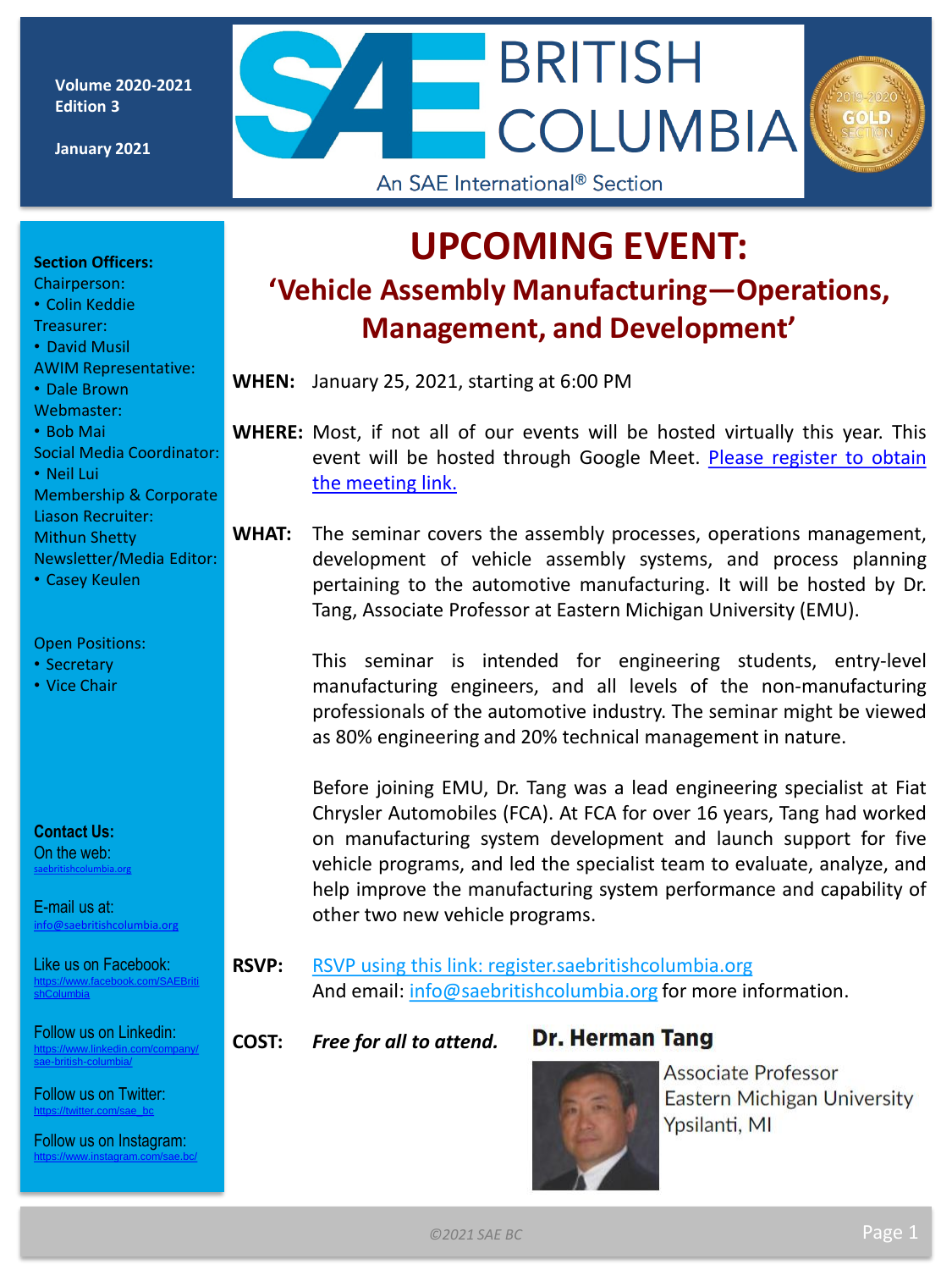# **REVIEW OF LAST EVENT: 'Technical Expertise in the Field of Lightweight Design'**

SAE BC was honored to host a virtual presentation by Mr. Gregory Peterson on Paradigm Shifts in Transportation Architecture and The Role of Lightweight Design.

He began his presentation noting that that it only took 13 years for horses to be replace by automobiles at the turn of the 20th century, and that another paradigm shift in transportation is upon us. He stated that there are 3 main areas of automotive paradigm shifts: efficiency, vehicle control, and 2D to 3D transportation. With the recent move to electric vehicles, they can



be made to be 4 times more efficient than ICEs. The second area of paradigm shift is the move from human control to machine control. He described the 5 levels of automotive autonomy and stated that Tesla is already testing fully autonomous (Level 5) mode. Mr. Peterson also discussed the idea of flying cars as the third major paradigm shift, which is needed to address the expected 30% increase in population over the next 30 years. Various VTOL (Vertical Take Off and Landing) vehicles were shown, along with demonstration videos.

A result of these paradigm shifts is that future vehicles will be electric. However, batteries are very heavy, and therefore saving vehicle weight is essential to their success in terms of cost and vehicle range. Mr. Peterson outlined several design principles to enabling vehicle weight savings: challenging design engineers to reduce a gram a day during the design cycle, use a totally holistic vehicle approach to weight savings, use air to replace materials (such as cup holders), increase use of carbon fiber materials, and utilize weight savings during manufacturing assembly processes (ex. non-destructive joining).

Overall, it was a very thoughtful and engaging presentation for our members.

**QUESTION OF THE MONTH 'With more options for electric vehicles than ever before, do you have plans to purchase one in the next 0-5 years?'**

You'll have a chance to respond to this question when you register for the upcoming event.

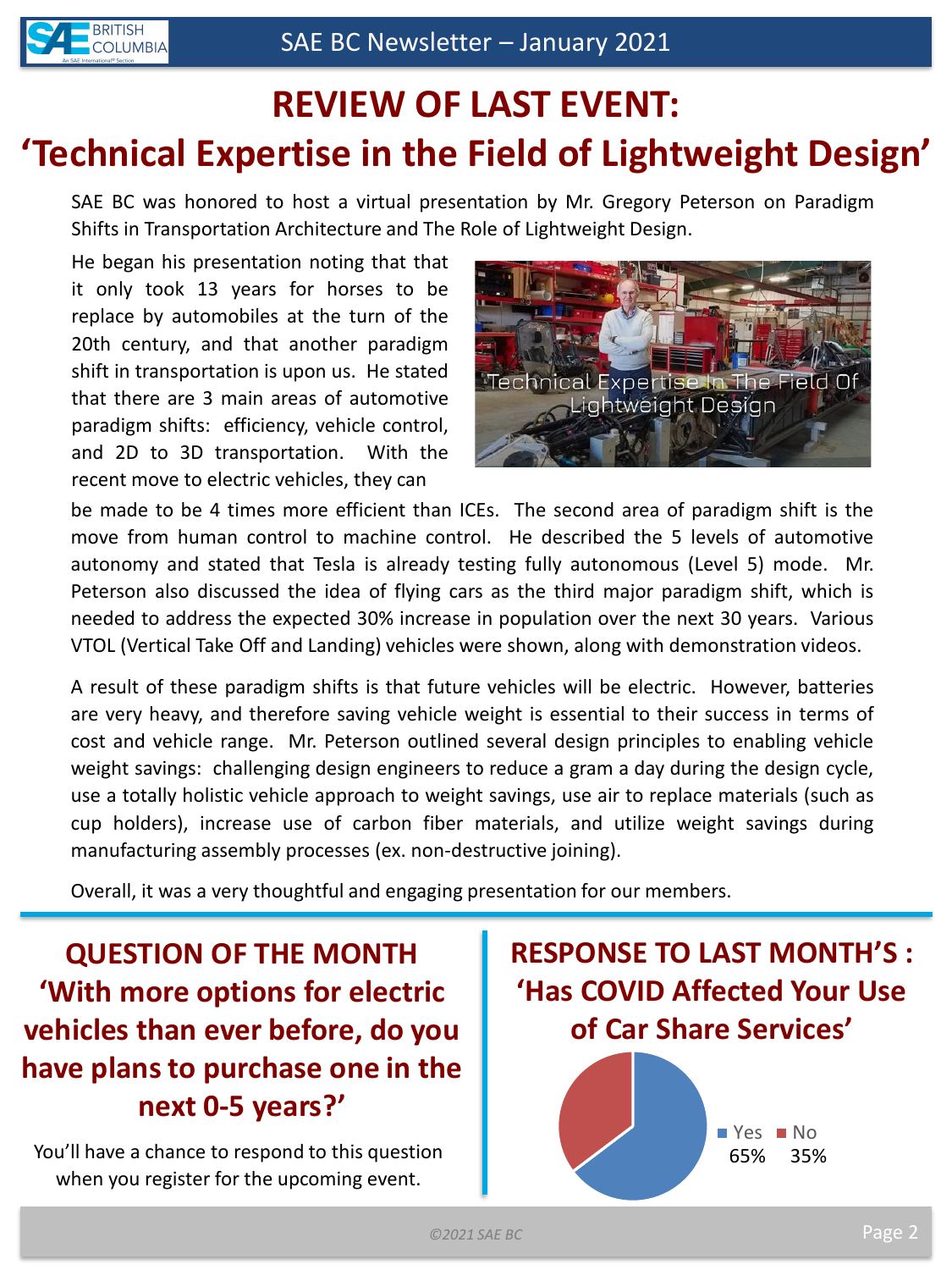



# **JOIN THE BOARD: 'Secretary, and Vice Chair'**

SAE BC has two open Board positions. Please inquire if you are interested in getting involved. Supporting SAE BC looks good on one's resume as volunteer work for the community.

*Position:* Secretary

*Description:* We are looking for someone who can attend each board meeting and using a laptop, record the meeting minutes along with action items as discussed. This is an important position and requires someone who can listen/understand/interpret and type/format documentation all at the same time. The position provides a significant amount of power to the person responsible, as they can influence the action item details and overall direction of the SAE BC Chapter. Supporting SAE BC also looks good on one's resume as volunteer work for the community.

#### *Position:* Vice Chair

*Description:* A Vice chair is needed to help support SAE BC in general by attending local chapter meetings and helping to drive action items. The vice-chair may lead meetings when the chair is unavailable, and support the board as required. New ideas are always welcome. Supporting SAE BC also looks good on one's resume as volunteer work for the community.

## **2020-21 TENTATIVE SCHEDULE**

*Most events will be held virtually this year so you can join remotely.* Below is a list of the upcoming events for this season. *Please mark your calendars!* Events are typically held on Mondays unless stated otherwise. Please note that the Board Meetings are open to anyone. Please let one of the board members know if you are interested in attending and/or getting involved!

*A reminder to Professional Engineering members that attending SAE events contributes to their Continued Professional Development (CPD) as outlined by Engineers and Geoscientists of BC.*

| January 25, 2021  | Speaker: Dr. Herman Tang<br><b>Vehicle Assembly Manufacturing</b> | <b>March 2021</b><br>March 15, 2021 | Event<br><b>Board Meeting</b> |
|-------------------|-------------------------------------------------------------------|-------------------------------------|-------------------------------|
|                   |                                                                   |                                     |                               |
| February 8, 2021  | <b>Board Meeting</b>                                              | April 12, 2021                      | <b>Board Meeting</b>          |
| February 22, 2021 | Speaker: Adit Joshi<br>Autonomous Vehicles: Role of               | April 26, 2021                      | <b>Student Showcase Event</b> |
|                   |                                                                   | May 10, 2021                        | <b>Board Meeting</b>          |
|                   | Hardware-in-Loop Simulation                                       |                                     |                               |
|                   | In Ford's Platform                                                |                                     |                               |